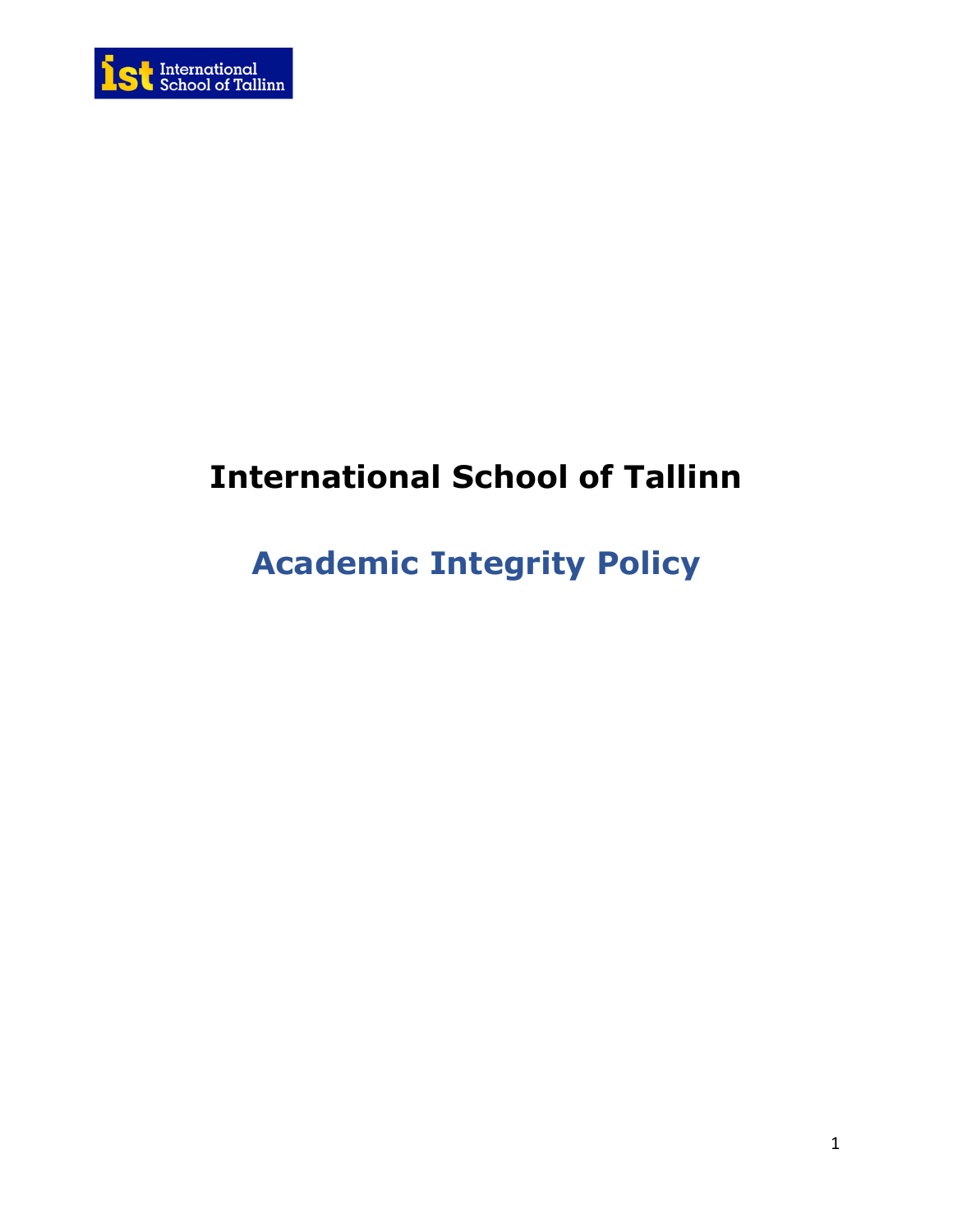

# **Table of Contents**

| <b>Academic Integrity Policy</b>             | 3  |
|----------------------------------------------|----|
| Rationale                                    | 3  |
| <b>Academic Misconduct</b>                   | 3  |
| Plagiarism                                   | 3  |
| Collusion                                    | 4  |
| <b>Other Examples of Misconduct</b>          | 4  |
| Responsibilities of Different Parties        | 5  |
| <b>Students</b>                              | 5  |
| <b>Teachers</b>                              | 5  |
| <b>School Administration</b>                 | 6  |
| Parent(s)/Guardian(s)                        | 6  |
| Procedures for suspected Academic Misconduct | 6  |
| <b>Communication Plan</b>                    | 10 |
| How to prevent Academic Dishonesty?          | 10 |
| Alignment with other policies.               | 11 |
| to our Assessment Policy:                    | 11 |
| to our Admission Policy                      | 11 |
| to our Language Policy                       | 11 |
| References                                   | 12 |
| <b>Policy Review</b>                         | 12 |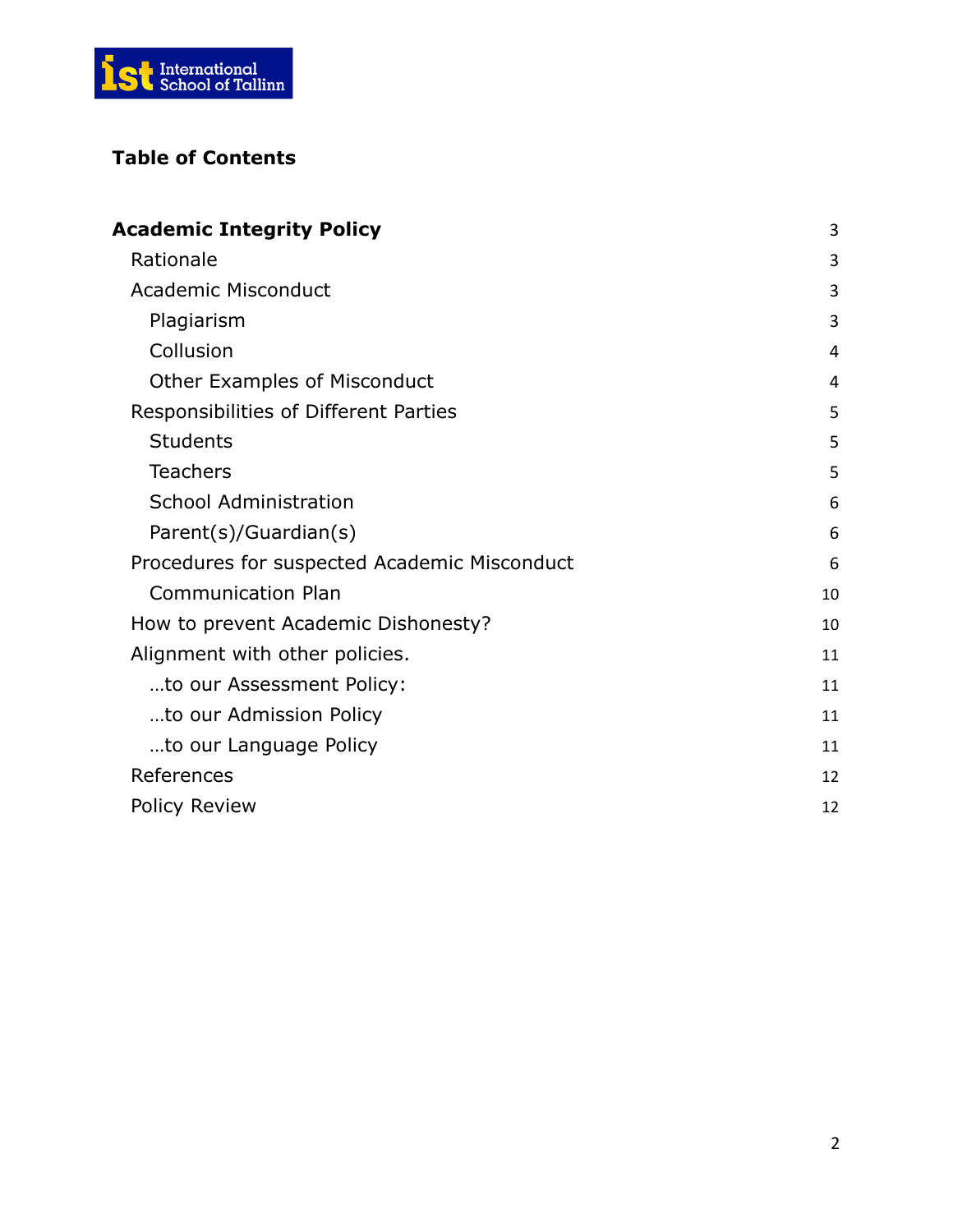

# <span id="page-2-0"></span>**Academic Integrity Policy**

<span id="page-2-1"></span>Rationale

At the International School of Tallinn, the IB Learner Profile provides the foundation for academic honesty, as it asks us to be principled in our lives in and out of school. The Learner Profile reminds us that principled people "act with integrity and honesty, with a strong sense of fairness and justice, and with respect for the dignity and rights of people everywhere. We take responsibility for our actions and their consequences."

Our policies and practices regarding academic integrity stem from this philosophy, and IST's mission "to educate for international understanding" inspires us to meet the highest standards of ethical practice.

In teaching/learning and assessment, academic honesty serves to promote personal integrity and promote respect for others and the integrity of their work. Upholding academic integrity helps to facilitate an equal opportunity to demonstrate the knowledge and skills students acquire during their studies, while also observing intellectual property rights and general honesty.

The International School of Tallinn will use the 'MLA Formatting and Style Guide' for citation and bibliography. <https://style.mla.org/>

# <span id="page-2-2"></span>Academic Misconduct

The IB General Regulations defines misconduct as "behavior that results in, or may result in, the candidate or any other candidate gaining an unfair advantage in one or more assessment components." Academic misconduct is behaviour (whether deliberate or inadvertent) that results in, or may result in, the candidate or any other candidate gaining an unfair advantage in one or more components of assessment.

What is Academic Dishonesty?

This can take several forms but is not limited to:

#### <span id="page-2-3"></span>Plagiarism

Defined as the representation, intentionally or unwittingly, of the ideas, words or work of another person without proper, clear and explicit acknowledgment. The use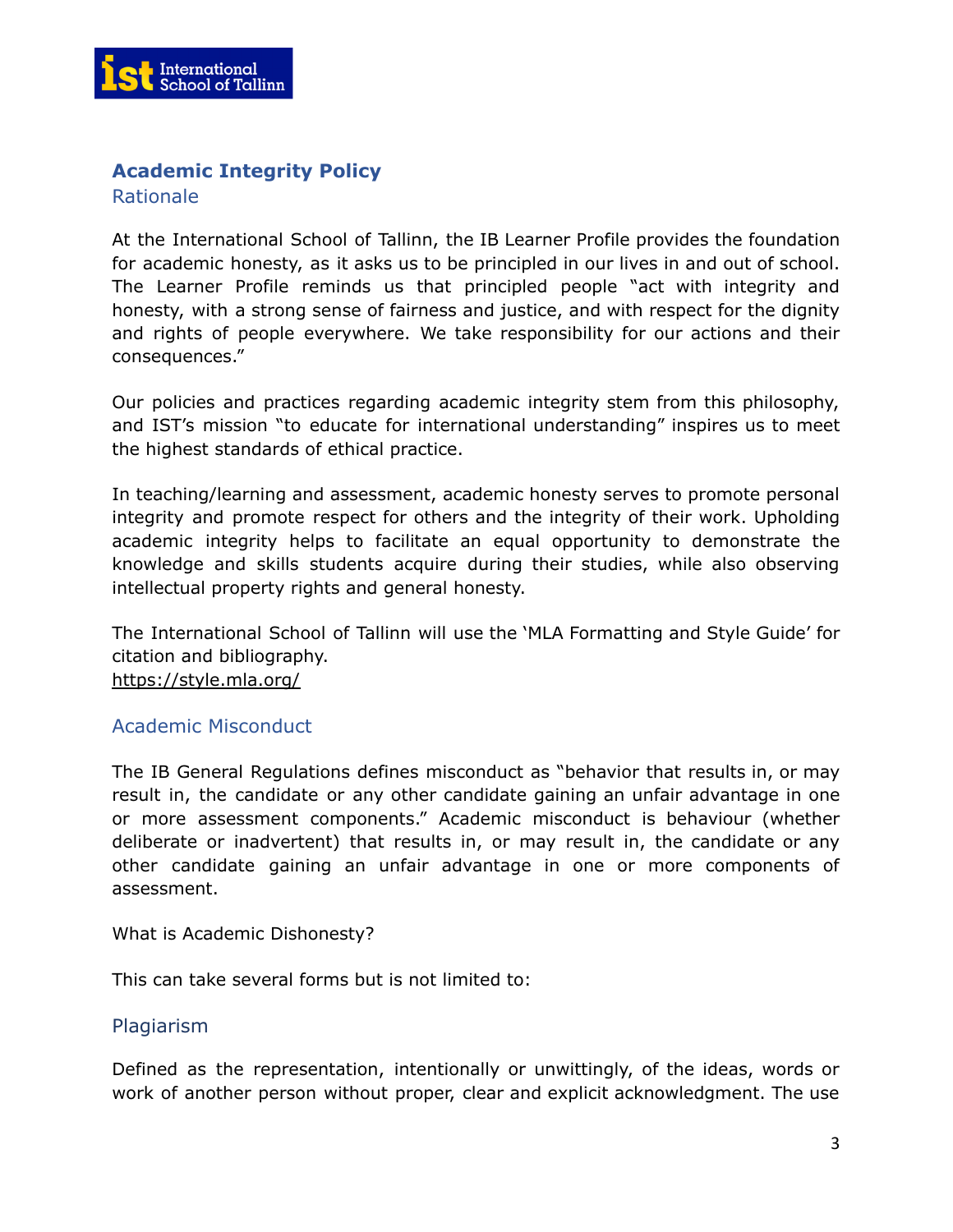

of translated materials, unless indicated and acknowledged, is also considered plagiarism.

- Exact copying from another person's work without using a full and appropriate citation consistent with the MLA Formatting and Style Guide
- Taking basic words or language from another source without providing a full citation, even paraphrased ideas must be cited
- Presenting another person's ideas or thoughts as one's own
- Presenting text from the Internet or another source as though it is one's own
- Submitting an assignment, or a portion of an assignment, for multiple purposes or in multiple courses, is often referred to as self-plagiarism.

# <span id="page-3-0"></span>**Collusion**

Defined as supporting academic misconduct by another student, for example allowing one's work to be copied or submitted for assessment by another.

- Helping someone else cheat both deliberately and through support
- Allowing your work to be copied and/or submitted by another student, including homework assignments
- Representing significantly unequal work as an equal collaboration
- Writing a paper or doing homework for another student, including sharing completed work with students who may take the course in the future
- Sharing information about assessment content and questions with other students.

Distinction between legitimate collaboration and unacceptable collusion:

Collusion is to be distinguished from collaboration, which we define as multiple students actively engaged during the course as well as in the creation of a product per the assignment guidelines. It is important to note that teachers must be clear with assignment guidelines to specify what is collaboration versus collusion on any given task.

# <span id="page-3-1"></span>Other Examples of Misconduct

- Taking unauthorized material into an examination room
- Stealing examination materials
- Disruptive behavior during examination
- Disclosure of information about the content of an examination paper within 24 hours after a written examination
- Sharing passwords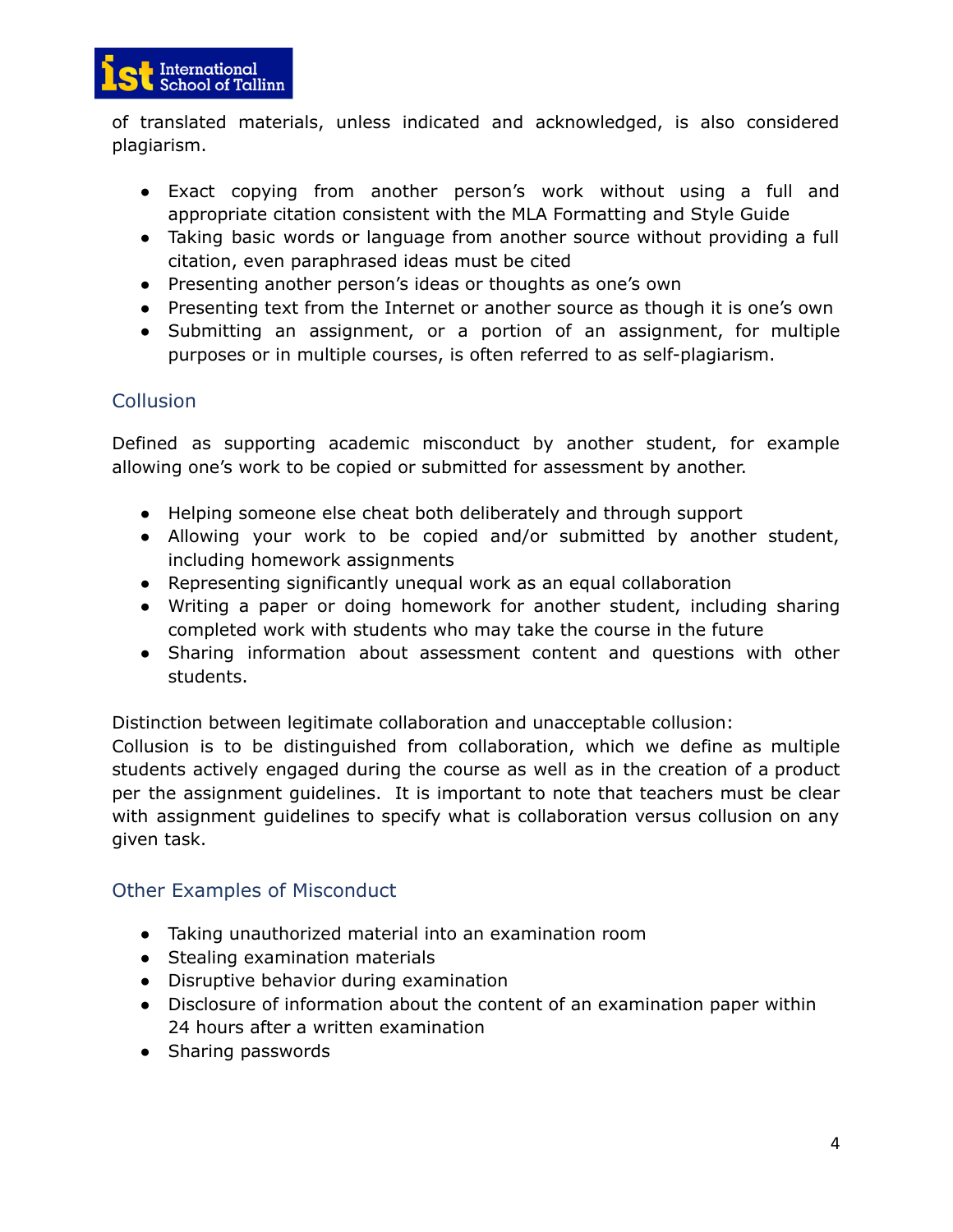

# Responsibilities of Different Parties

### <span id="page-4-0"></span>**Students**

The student is ultimately responsible for ensuring that all work submitted for assessment is authentic, with the work or ideas of others fully and correctly acknowledged. The student shall sign a consent form stating that each internal assessment submitted by them is their own piece of work.

IST students are expected to:

- Work to produce authentic work
- Report malpractice violations to a trusted school employee
- Understand that putting your name on an assignment or assessment certifies it as your own work, cited appropriately
- Minimize malpractice temptation by managing time appropriately
- If an incident of malpractice occurs, either intentional or unintentional, complete the reflection process with your instructor
- Understand proper citation expectations for assignments
- Ask for quidance when you are unsure
- Use internet correctly

Students must appreciate that academic integrity is an essential principle of education and is not merely about avoiding malpractice or avoiding getting caught.

# <span id="page-4-1"></span>**Teachers**

All teachers at IST share the responsibility of reinforcing best practices and teaching proper research skills. IST teachers are expected to:

- Communicate appropriate collaboration versus collusion with each assignment
- Teach a recognized citation convention for written and non-written works
- Demonstrate and model academic integrity in presentation, etc.
- Report and record academic dishonesty through a referral
- Assure students understand that when they submit a task as their own, they are representing that they have not received nor given aid on assignments or assessments. Teachers can opt to ask students to use their signature to explicitly assure this point if needed
- Minimize temptation for malpractice in assignments and assessments
- Communicate with students, parents, counselors, and administrators about concerns and malpractice offenses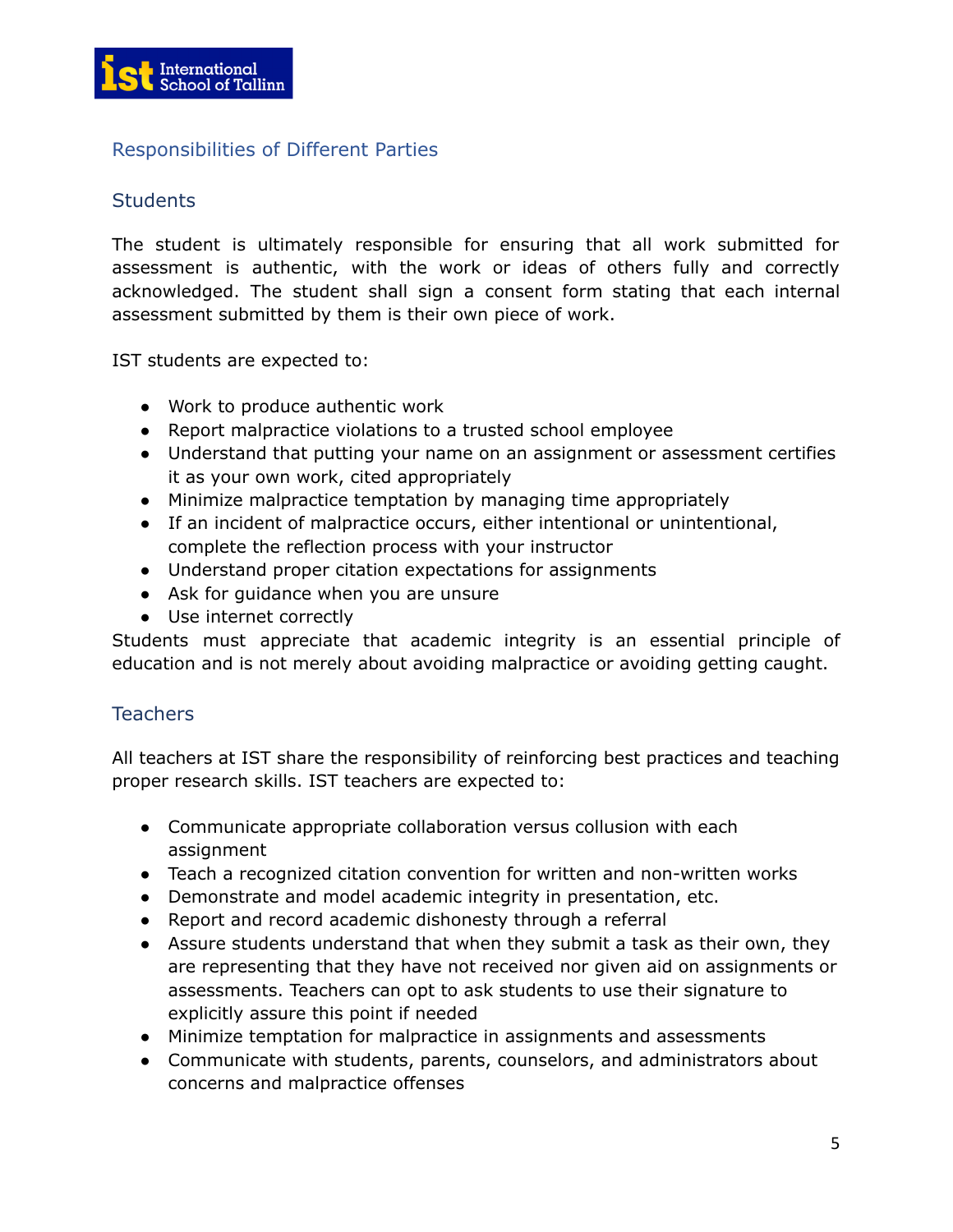

● Teachers, administrators, and counselors involve students in reflection and discussion about instances of malpractice

# <span id="page-5-0"></span>School Administration

The school's leadership has the responsibility for establishing processes and procedures that support and a school culture that actively encourages academic honesty. IST administrators are expected to:

- Support academic integrity policy and investigate all teacher reports of malpractice
- Ensure that all staff, students, and parents understand definitions, responsibilities, and repercussions
- Ensure the academic integrity policy is applied consistently throughout the school
- Provide staff development and guidance on academic writing and referencing systems that are available
- Provide teachers with material to guide students in maintaining academic honesty
- Contact parents and students about malpractice incidents

# <span id="page-5-1"></span>Parent(s)/Guardian(s)

The home environment is an integral part of a student's academic performance. A solid partnership between home and school is essential in providing consistent and ongoing support in all areas of life. IST parent(s)/guardian(s) are expected to:

- Encourage their child to practice academic integrity
- Encourage their child to cultivate a culture of academic honesty in school
- Address concerns of academic misconduct/malpractice with their child and school personnel if necessary

As educators of academic integrity, the most important role of the school administration, teachers and parents is to teach the students about academic honesty. By promoting a culture of academic honesty, the adults of the school community ensure that students are aware of both the importance and the methods of academic honesty.

# <span id="page-5-2"></span>Procedures for suspected Academic Misconduct

If a student is suspected to have engaged in cheating, collusion or plagiarism and breached the school's standards of academic integrity the matter will be referred to the IB coordinators or the Director. The student will be informed of the concerns of the teacher and the matter will be investigated. The student has the right to reply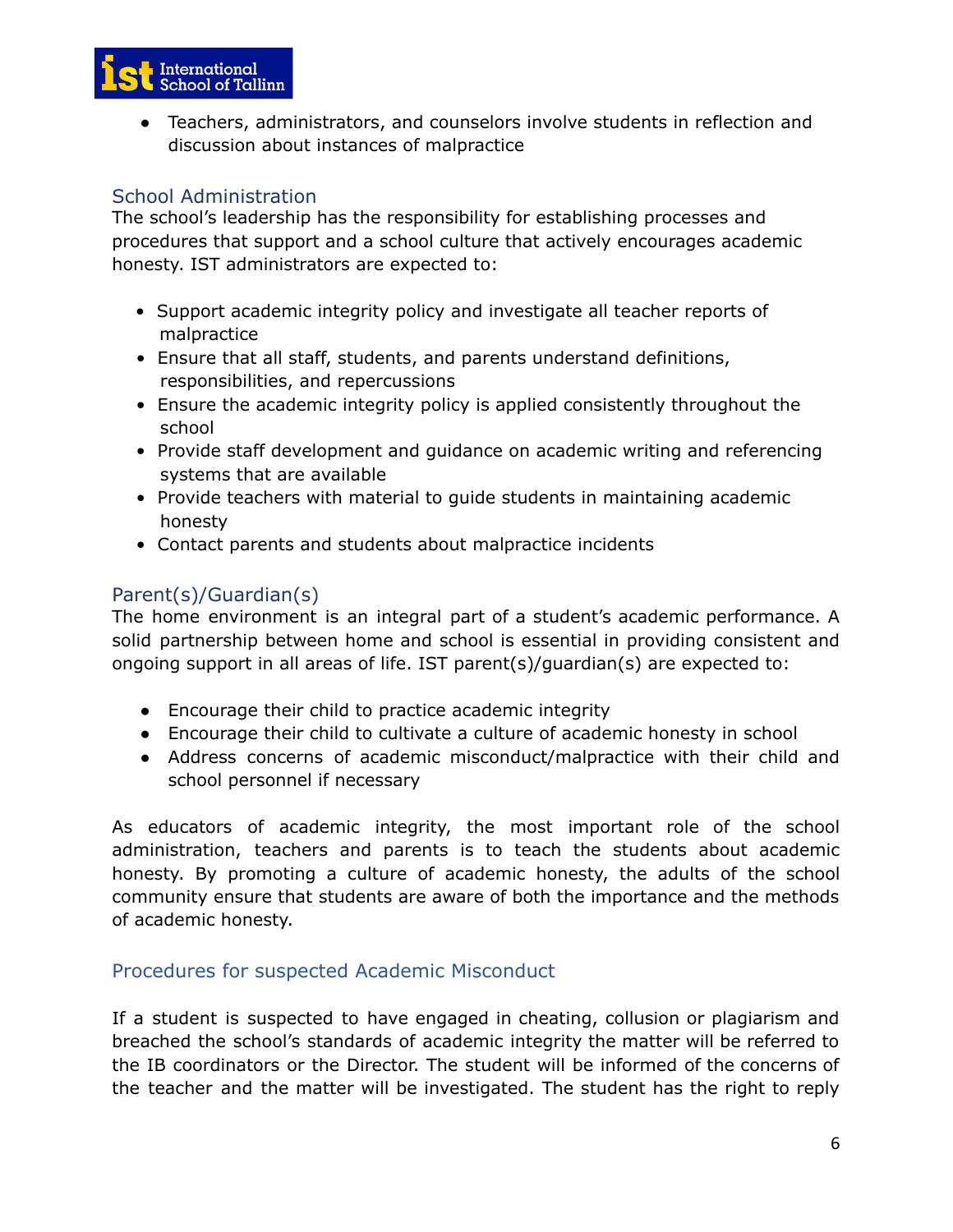

to the allegation and discuss the matter with the programme coordinators or the Director.

The Study Coordinator or Director in consultation with the IB programme coordinator, will decide the outcome of the case. Malpractice incidents will be discussed with the student and then reported to parents, counselors, and administration. Age-appropriate consequences will be administered within the school's discipline protocol when necessary.

### **The format for violation will be as follows for PYP and MYP:**

- 1. The assessment will be taken from the student upon initial identification of breach in academic integrity and a conference would follow between the subject teacher, homeroom teacher and the coordinator
- 2. The student would be given an opportunity to amend his or her work according to the academic integrity policy guidelines
- 3. In case of repeated instances of breaching academic integrity policy rules, the student would receive a "1" for the assessment, parents will be notified, and an official documentation will be placed into the student's permanent record with a description of the incident
- 4. Repeated offences may result in suspension

If a student continues to breach the academic integrity policy, further steps will be taken at the discretion of the school based on frequency and recurrence of the violation.

#### **The format for violation will be as follows for DP:**

- 5. Forms of academic dishonesty
	- a. Plagiarism: the representation, intentionally or unwittingly, of the ideas, words or work of another person without proper, clear and explicit acknowledgment. The ideas may be derived from a variety of sources, from electronic to oral forms of communication
	- b. Collusion: supporting academic misconduct by another candidate, for example, as in allowing one's work to be copied or submitted for assessment by another.
	- c. Duplication of work: the presentation of the same work for different assessment components and/or Diploma Programme core requirements. This can sometimes be called "double dipping".
	- d. Leakage: this means that the total or partial content of an exam has been obtained, disclosed, or shared prior to the examination.
	- e. Impersonation: An individual who is not registered as a candidate takes the place of one that is registered.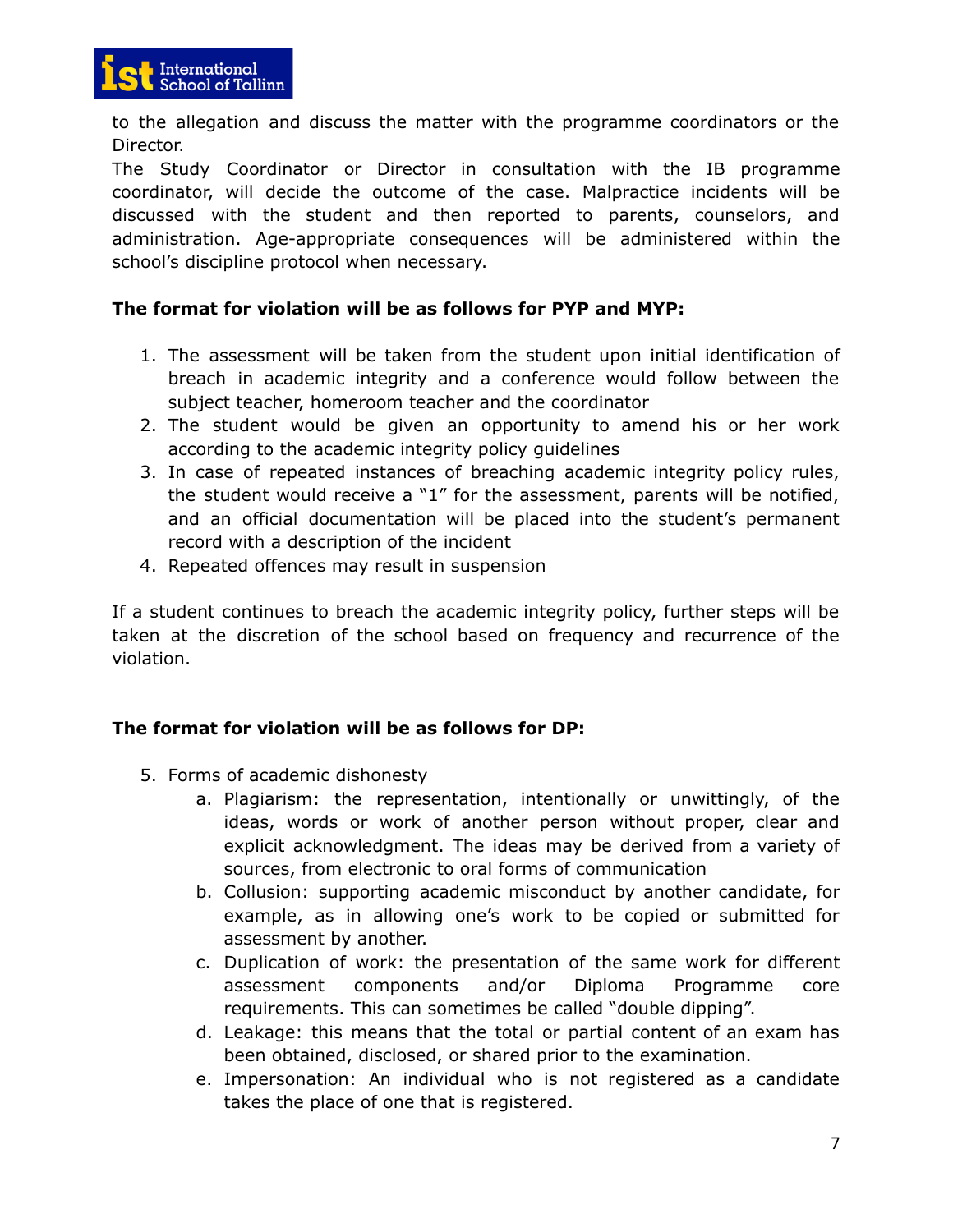

- f. Smuggling of foreign materials: This is the introduction of unauthorized materials notebooks, crib notes, charts, and answers into the examination hall. The material is normally hidden pants, shoes, hems, or underwear or written on parts of the body or materials taken into the exam room.
- g. External Assistance: Individuals who are not examination candidates giving unauthorized assistance to candidates. This can be done by an individual, using electronic devices or oral/visual aids.
- h. Copying: Reproduction of another candidate's work with or without their permission.
- i. Intimidation: to physically or psychologically threaten a member of staff or other student(s) to provide extra help to student(s).
- j. Other behaviors that allow any student to gain unfair advantage: for example, disrupting or distracting other candidates during an exam, stealing examination material, providing all or partial answers to exams prior to its delivery. This also includes failure to respond to exam protocol, such as to stop writing after the 6 allotted time as passed or causing unrest in the exam room and distracting other candidates.
- k. Specifically, for the Exam Years: Falsifying a CAS record and receiving or passing of information from candidates about the content of an examination paper within 24 hours after a written examination.
- l. Essay Writing Services: using an essay writing service (either a ghost written or purchased essay) or offering assistance in writing an essay or other examination materials. This includes undue parental help.
- m. Absenteeism: skipping a class, under the pretence of illness in order not to take an assessment or turn in work.
- 6. Incident Related to Coursework
	- a. It is the responsibility of the school to resolve academic integrity issues before sending a student's work officially to the IB and administering the proper consequences. If a student's work does not meet IB requirements we as a school will not submit the piece of work, therefore resulting in a mark of zero.
	- b. If a student's final piece of work does not meet IB requirements, the work should be awarded an "F" on an internal assessment system or as non-submission on externally assessed work.
	- c. If academic dishonesty is identified after submission of work, we must notify the IB immediately.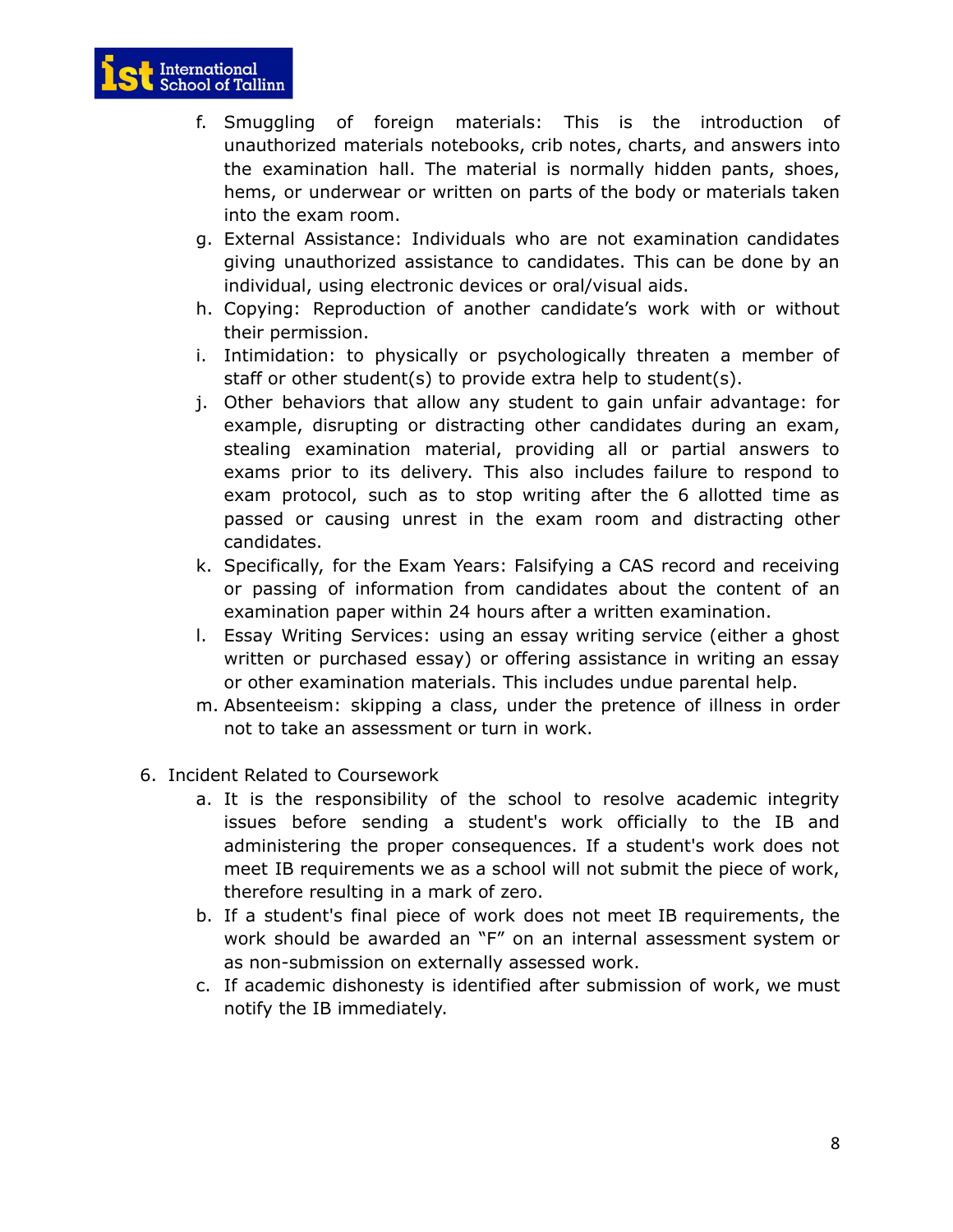

- 7. Incidents Related to Examinations
	- a. We as a school must properly inform students of all IB expectations regarding conduct, ethical practices while taking part in examinations.
	- b. Students using unauthorized material during an examination are engaged in unethical practices, regardless of intention. The student will be investigated by the IB.
	- c. Students are allowed to continue with the examination even if unauthorized material is found unless their presence is a disruption to other students. Our school must report the incident within 24 hours of the incident.
- 8. Investigation of Student Academic Misconduct Cases
	- a. The Head of Section will interview the student and teacher/supervisor, keep notes of the meeting, and may ask the teacher/ supervisor and students to keep detailed notes, or write a reflection of the events.
	- b. If malpractice for internal processes is confirmed, the internal penalties in school will be applied.
	- c. If malpractice for external assessment has been confirmed, the IB Lead will report the case to the IB.
	- d. The IB. will conduct an initial investigation and may require the school to prepare further documents. Once the IBO is involved, they might decide to enforce sanctions.
- 9. Student Sanctions
	- a. Student sanctions will be determined after a full investigation into the academic integrity incident. All stakeholders will be involved, evidence and statements will be gathered and investigated. Each case will be based on the evidence, and sanctions will be applied using the penalty matrix.
	- b. In addition to the penalty matrix, the IB may impose harsher penalties for multiple/very serious offenses. These include no grade provided in any subject and no retake sessions allowed.
- 10.Retaking Exams or resubmission of Coursework
	- a. The IB will have the final decision if a student is in breach of regulation, and therefore if they will be allowed to retake an exam or resubmit coursework. Three outcomes will be:
		- i. Retake in 6 months
		- ii. Retake in 12months
		- iii. No retake or grade awarded but grades awarded in subjects not affected by the incident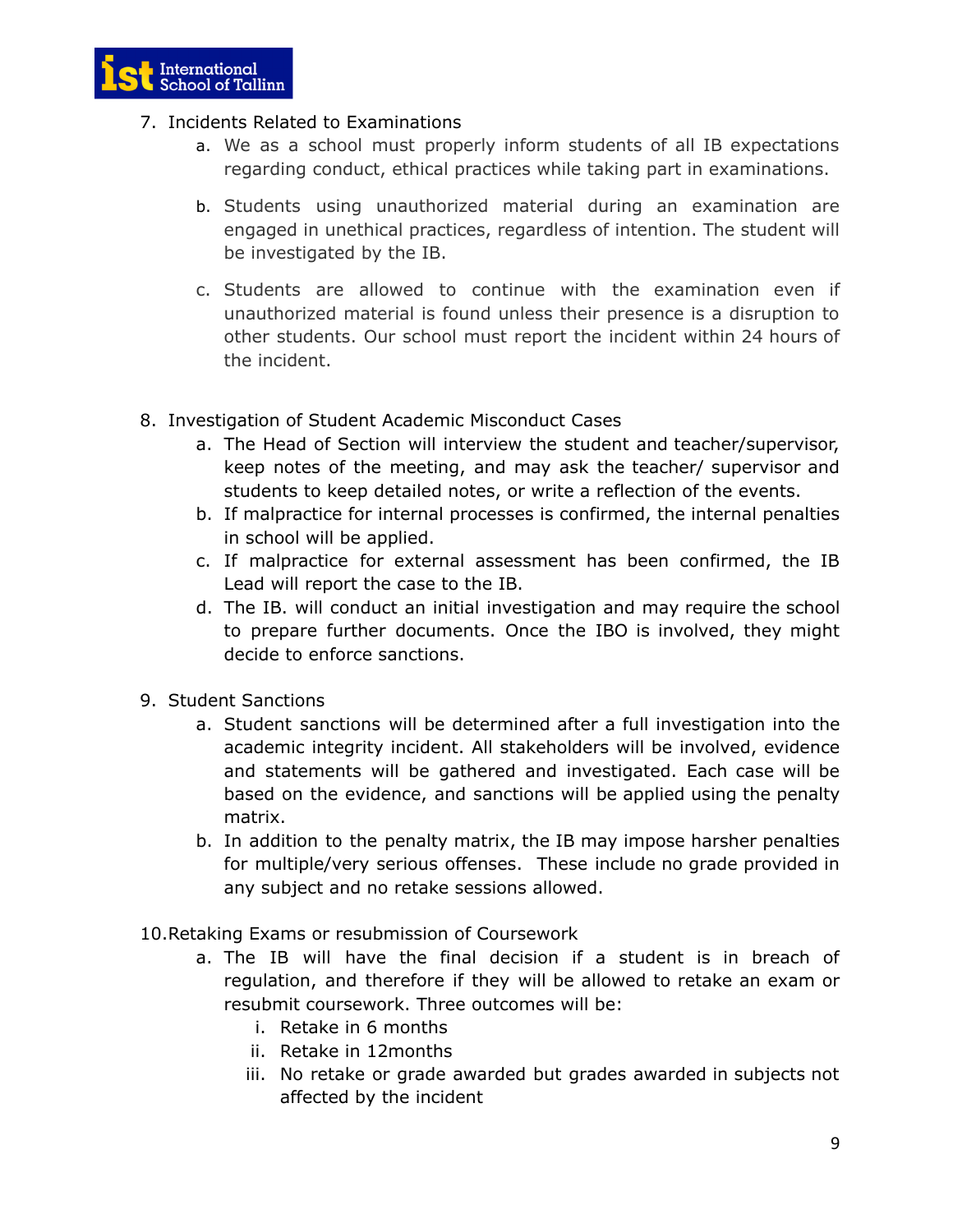

- 11. Turn-it-in
	- a. The software program has been linked to our planning, teaching, and learning platform, Managebac.
	- b. Teachers include the Turnitin application to all student work, both formative and summative to check for authenticity reports for each student.
	- c. In the case of academic dishonesty, further steps will be taken at the discretion of the school based on frequency and recurrence of the violation.
- 12. All issues involving academic dishonesty will go through the DP coordinator who will contact and collaborate with the proper parties involved.

# <span id="page-9-0"></span>Communication Plan

- 1. The Programme Coordinators will deliver a workshop at the beginning of each academic year for parents and students to ensure they have a complete understanding of academic integrity and academic misconduct.
- 2. Students will be trained on the skills for citing and referencing and this will be reinforced both during tutoring and in all academic classes.
- 3. The students will read and sign an academic honesty agreement confirming they have understood the policy and agree to the terms
- 4. The Academic Integrity Policy will be displayed on the IST website [www.ist.ee](http://www.ist.ee)

#### <span id="page-9-1"></span>How to prevent Academic Dishonesty?

- Ensure that students are aware of the criteria marking.
- Encourage students to attend support classes to overcome areas of weakness.
- Encourage students to use resources available.
- Even on the slightest suspicion speak to the student directly. Conduct a panel interview that focuses on parts that you feel are not the work of the student.
- Repeatedly remind the students of the importance of academic honesty and the consequences if not adhered to.
- Have a certain set of guidelines for Academic Honesty for every project.
- Students should be advised and encouraged to use the internet with discretion and wisdom.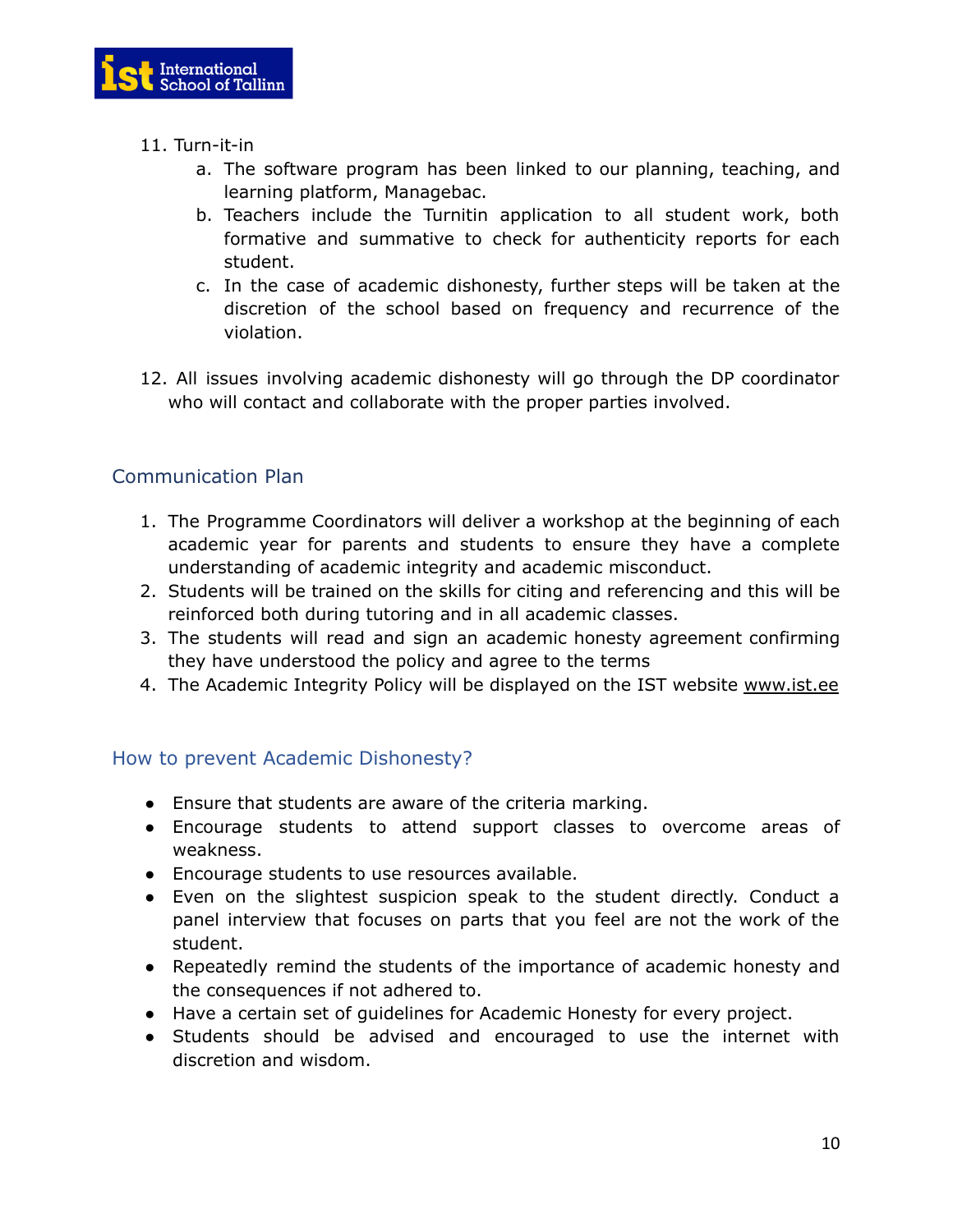

#### <span id="page-10-0"></span>Alignment with other policies.

#### (ACADEMIC INTEGRITY POLICY, 2021)

IST believes in collaboration and the entire staff devotes extra effort towards the academic rigor of the curriculum followed at school. As a lay down protocol, school policies are reviewed on a regular basis. During their review cycle, school ensures that all policies work in tandem and the updates if needed are implemented with immediate effect.

#### <span id="page-10-1"></span>…to our Assessment Policy:

The student shall sign a consent form stating that each internal assessment submitted by them is their own piece of work. IST Academic Integrity policy states that we use MLA (Modern Language Association)

#### <span id="page-10-2"></span>…to our Admission Policy

Academic Integrity Policy is aligned with the School's Admission Policy. Students seeking an admission here at IST, undergo an entrance examination and need to ensure that the tests are taken with utmost integrity.

#### <span id="page-10-3"></span>…to our Language Policy

In IB the assessment of languages is criterion related and we adhere to the School Academic Integrity Policy and the assessment guidelines and requirements prescribed by the IB (see IST Assessment Policy). IST Academic Integrity policy states that we use MLA (Modern Language Association) Style across all subjects and grade levels. Teachers will consistently teach how to cite using MLA.